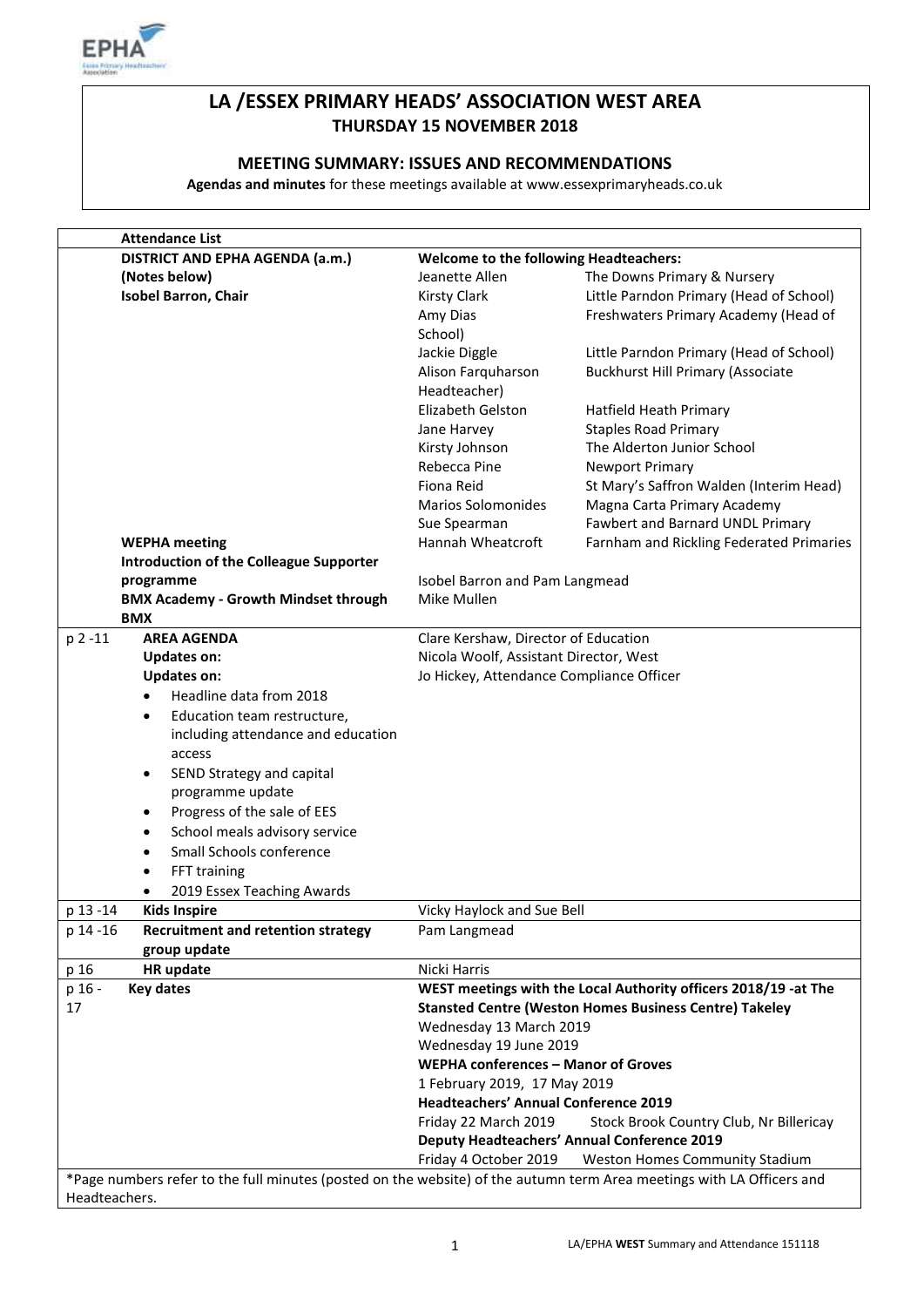

# **LA /ESSEX PRIMARY HEADS' ASSOCIATION WEST AREA DISTRICT AND AREA MEETING THURSDAY 15 NOVEMBER 2018 ATTENDANCE**

#### **Present**

George Athanasiou Great Sampford Primary/

- Isobel Barron Roseacres Primary/
- Mary Evans Lawrence Garside Chris Jarmain St John CE Primary

West Vice-Chair Debbie Attridge Ongar Primary Lucy Mawson Stebbing Primary Dale Bateman Coopersale & Theydon Christine Peden Pear Tree Mead Primary West Chair Claire Berry Birchanger CE Primary Julie Puxley Katherine Semar Infants Linda Chesworth Milwards Primary Colin Raraty Rodings Primary Andrew Cosslett Takeley Primary **Linda Reid** Elsenham CE Primary Vicky Early **Harlowbury Primary** Fiona Reid St Mary's CE Primary, SW The Henry Moore Primary Felsted Primary Elizabeth Gelston Hatfield Heath Primary Linda Todd Radwinter CE Primary Lisa Gibbs Leverton primary Emma Vincent RA Butler Academies Ann Grisley **Limes Farm Infants** Karen Wallace Moreton CE Primary Kim Hall **Henham & Ugley Primary** Kevin Watts Great Dunmow Primary Bridge Hill Chipping Ongar Primary Matt Woolard Hereward Primary Anthony Hull Katherine Semar Juniors Joanne Willcox Hillhouse CE Primary

Claire Jackman Ian Kendal Teresa Phillips Rebecca Pine

Great Easton Primary St Luke's/St Alban's CP Gina Bailey **St James CE Primary** Sue McGuiggan Holy Cross Catholic Primary Thomas Willingale School Newport Primary Sonia Strickland Little Hallingbury CE Primary/ St Mary's Hatfield Broad Oak Michelle Hughes Thaxted Primary Hannah Wheatcroft Farnham & Rickling Federation

# **In Attendance Apologies**

Pam Langmead EPHA Professional Officer Ros Allsop Clavering Primary Mike Mullen BMX Academy Alison Kerrell Great Bardfield Primary

## **LA Officers LA Officers**

Nicola Woolf Assistant Director West Debbie Makepeace ECC Jacky Castle Interim head of EY and Education Pav Saunders SE Partner (West) Iain Birtwell SE Partner (West)

Julie Lorkins St Andrew's North Weald

Clare Kershaw Director of Education Jo Hickey Attendance Compliance Officer Clare Corrigan Lead for Partnership Delivery, **West** 

Note: If your attendance or apologies have not been noted please contact the EPHA Professional Officer at [pam@langmead.me.uk](mailto:pam@langmead.me.uk) for amendment.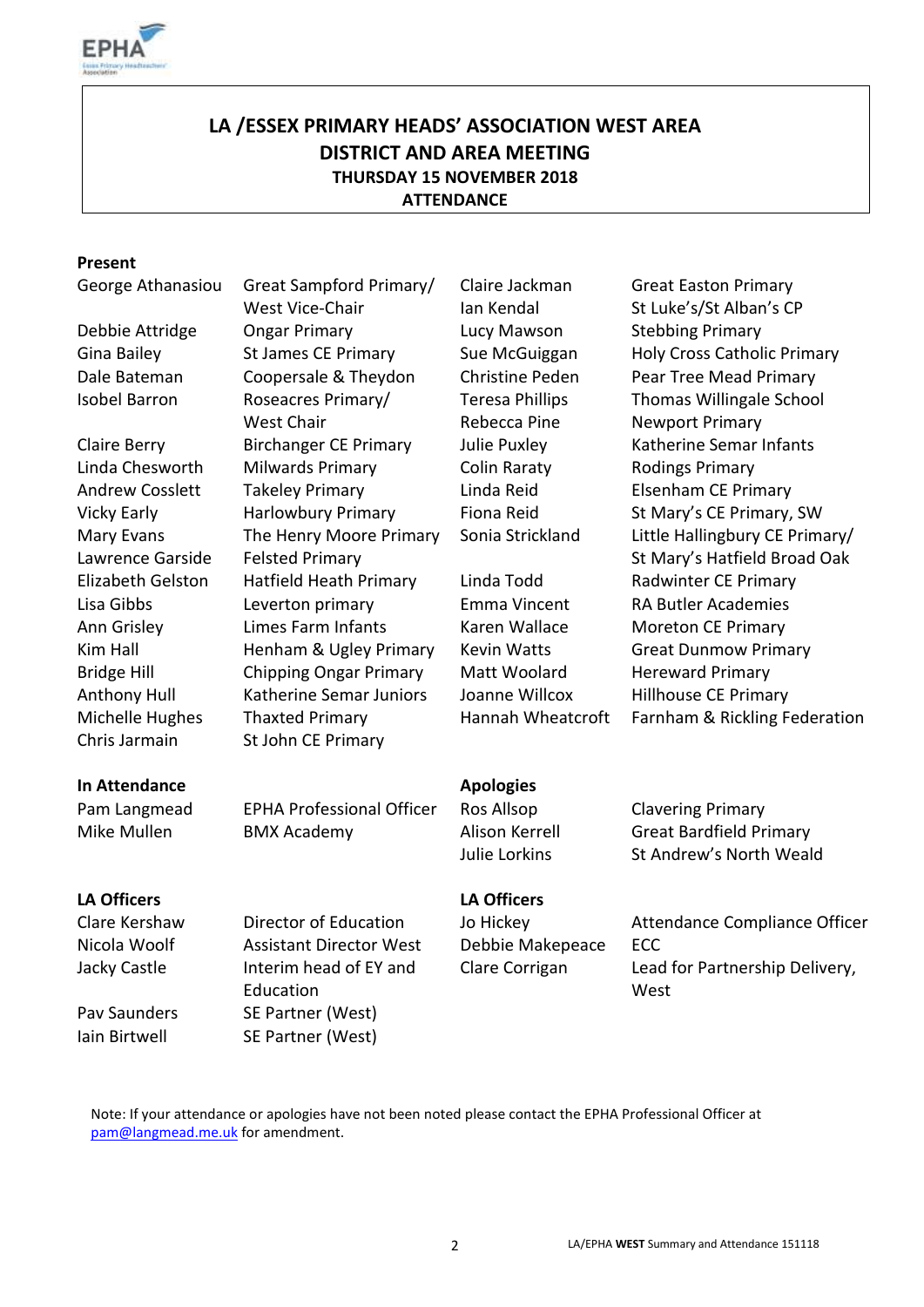

#### **WEST EPHA AREA MEETING MINUTES 15 November 2018**

#### **1. WELCOME**

Isobel Barron, the West Area Chair welcomed headteachers to the meeting.

#### **Welcome to the following Headteachers:**

| Jeanette Allen            | The Downs Primary & Nursery                     |
|---------------------------|-------------------------------------------------|
| <b>Kirsty Clark</b>       | Little Parndon Primary (Head of School)         |
| Amy Dias                  | Freshwaters Primary Academy (Head of School)    |
| Jackie Diggle             | Little Parndon Primary (Head of School)         |
| Alison Farquharson        | Buckhurst Hill Primary (Associate Headteacher)  |
| Elizabeth Gelston         | Hatfield Heath Primary                          |
| Jane Harvey               | <b>Staples Road Primary</b>                     |
| Kirsty Johnson            | The Alderton Junior School                      |
| Rebecca Pine              | <b>Newport Primary</b>                          |
| Fiona Reid                | St Mary's Saffron Walden (Interim Head)         |
| <b>Marios Solomonides</b> | Magna Carta Primary Academy                     |
| Sue Spearman              | <b>Fawbert and Barnard UNDL Primary</b>         |
| Hannah Wheatcroft         | <b>Farnham and Rickling Federated Primaries</b> |

#### **2. WEST EPHA MEETING**

#### **a) Election of Vice-Chair for West EPHA**

It was noted that Julie Lorkins has been Vice-Chair of West EPHA for over two years, and was the Chair before then. Due to the pressure of her other commitments Julie has decided to step down from this role, and she was thanked for her contribution as Vice-Chair. Julie will continue as the representative for Epping Forest Rural and will remain as a member of the EPHA Executive.

One nomination was received for the position of Vice-Chair in advance of the meeting, from George Athanasiou (headteacher at Great Sampford Primary). No other nominations were received at the meeting and George was duly elected. He was thanked for offering his support to WEPHA and the EPHA Executive. The Professional Officer **AGREED** to update the EPHA membership list accordingly.

**b) The Autumn term EPHA newsletter**, including the remaining meeting dates for the 2018/19 school year, was circulated to headteachers at the meeting -these can also be found on the Newsletter page of the EPHA websit[e www.essexprimaryheads.co.uk.](http://www.essexprimaryheads.co.uk/)

#### **c) EPHA Annual General Meeting**

The EPHA Annual General Meeting took place on 11 October 2018 and the following headteachers were elected as county officers for the coming year:

- Harriet Phelps-Knights Chair
- Nick Hutchings Vice-Chair
- Dawn Baker **Executive Treasurer**

The full Executive membership list, minutes of the AGM and the Constitution and Financial Regulations are available on the EPHA website[. www.essexprimaryheads.co.uk](http://www.essexprimaryheads.co.uk/)

#### **d) Conferences**

Headteachers were reminded that the Headteachers' conference will be held on Friday 22 March 2019 at Stock Brook Country Club (key note speakers Sir Robert Winston, Mick Waters and Adam Kay) and next year's annual Deputy Headteachers' conference will be held on Friday 4 October 2019 at Weston Homes Community Stadium.

**PO**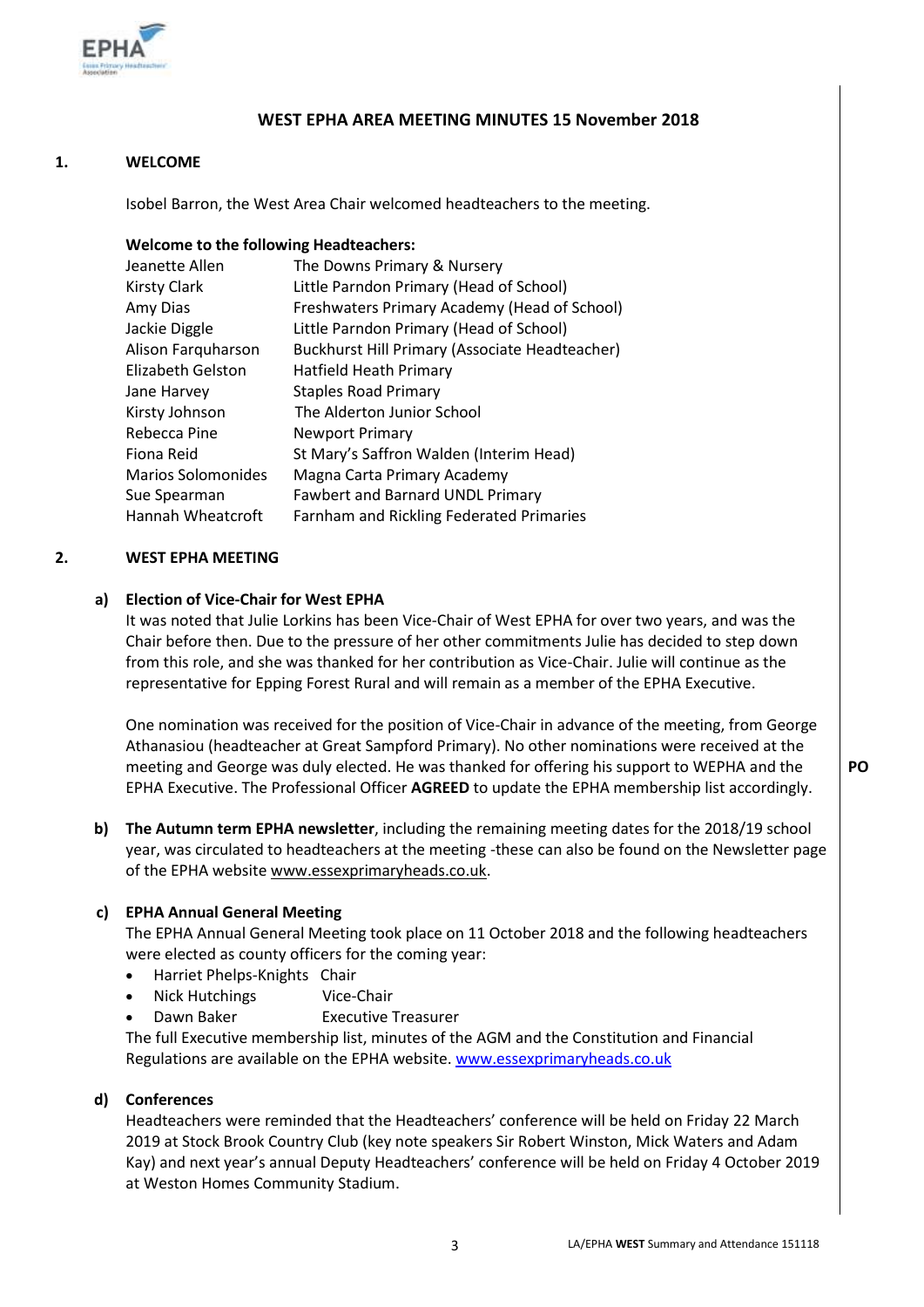

The programme and booking form for the Headteachers Conference will be posted to schools at the end of January.

## **e) Virgincare/Barnados – 3-year Strategic Plan for School Aged Children Essex Child and Family Wellbeing Service 2018-2021**

The Professional Officer noted the publication of this document, which sets out the delivery model for the service in the next three years. The area director, Celena Saddington, will be invited to the spring term meeting to hear feedback from heads about their experience of the service in their schools.

#### **f) Colleague Support programme**

The EPHA Executive has been considering the idea of introducing a mentoring system for new headteachers in Essex primary schools, and following a discussion at the Annual General Meeting the Professional Officer has developed information about a Colleague Support programme.

This service will be *absolutely free* to new and acting primary, nursery, infant and junior headteachers in Essex. EPHA recognises the importance of supporting new heads in their early days of headship and wants to ensure that every new head feels able to connect with a Colleague Supporter, without having to draw on their school's budget. At the same time, EPHA will remunerate a Colleague Supporter's own school, so that they are able to commit to a professional role knowing that they are contributing financially to their school, as well as benefiting professionally.

It was agreed that the Professional Officer will circulate information about the programme and established headteachers were invited to put themselves forward to act as Colleague Supporters. In the next couple of weeks Pam Langmead will contact new headteachers and "match" them with a Colleague Supporter. The pairs will then follow a programme of visits and telephone calls, designed to ensure that the new headteacher is properly supported in their new role.

#### **3. BMX ACADEMY - GROWTH MINDSET THROUGH BMX**

"UK BMX Champion Mike Mullen, uses BMX and his story as a vehicle to teach growth mindset, resilience and mindfulness in schools. Mike gave a great demonstration and shared more about his work, delivering a taster of the assemblies, BMX workshops and staff mindset training he offers."

The cost of a BMX workshop, working with children and staff, is £550 + travel expenses (for the day) or around £195 for staff training.

Mike can be contacted at mike@bmxacademy.com Tel. 0775 295 1623 Website *[http://bmxacademy.com](http://bmxacademy.com/)* Twitter *<https://twitter.com/MikeBMXAcademy>* Facebook *[fb.me/MikeBMXAcademy](http://fb.me/MikeBMXAcademy)*

## **4. FUTURE DATES**

**WEST meetings with the Local Authority officers 2018/19 -at the Stansted Centre (Weston Homes Business Centre) Takeley** Wednesday 13 March 2019 Wednesday 19 June 2019

**WEPHA Conferences, Manor of Groves** Friday 1 February 2019 – Andrew Hall – safeguarding Friday 17 May 2019 – Neil Hawkes – Values based education